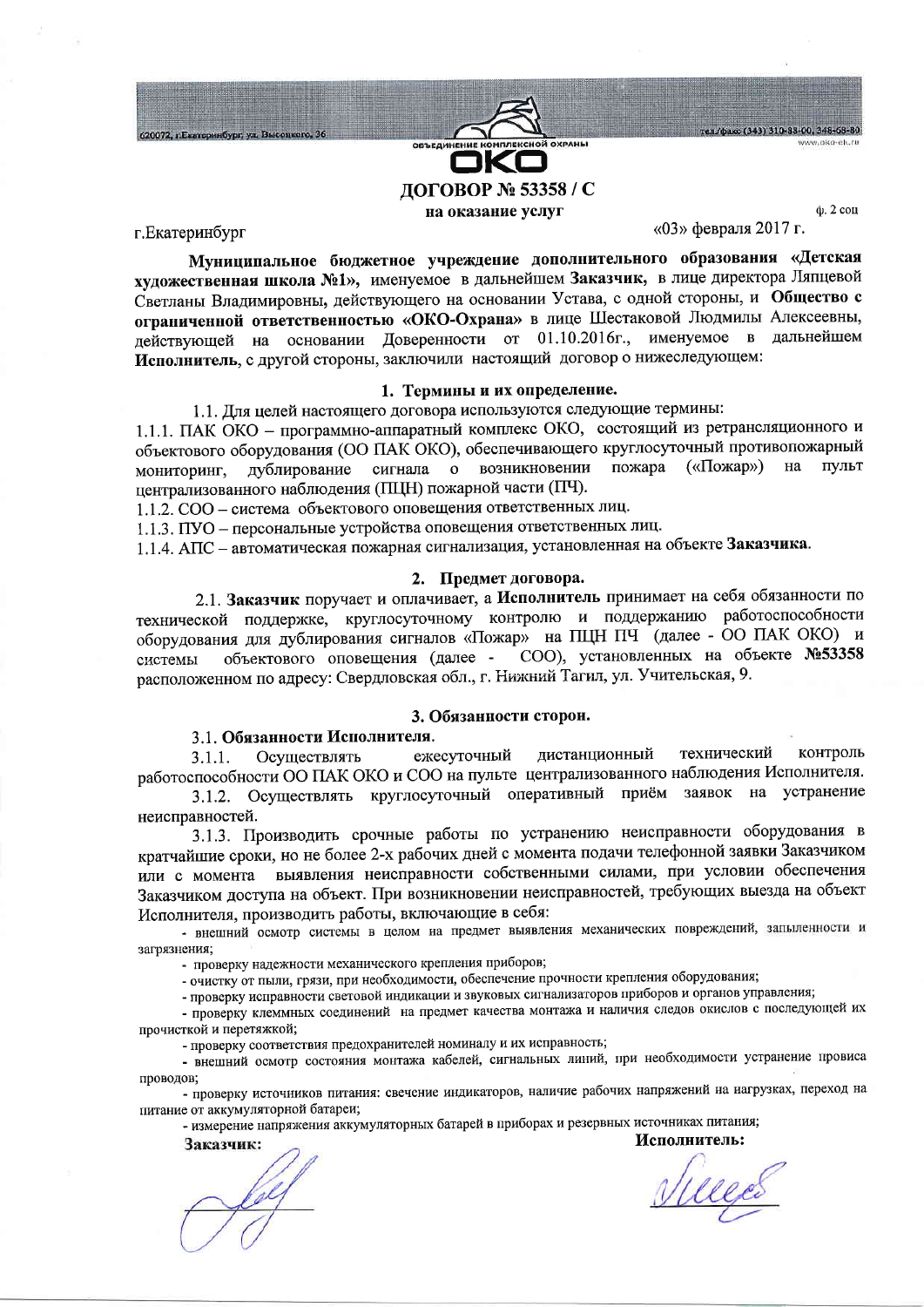- проверку качества прохождения радиосигнала на ПЦН подразделения пожарной охраны, при необходимости настройку антенно-фидерного тракта:

- проверку работоспособности системы в целом методом имитации режима «Пожар» на одной из зон автоматической пожарной сигнализации с проверкой прохождения сигнала в дежурно-диспетчерскую службу пожарной охраны.

3.1.4. Оказывать Заказчику помощь консультационного характера в вопросах эксплуатации оборудования.

3.1.5. Обеспечить круглосуточную техническую поддержку по телефонам: (343)348-68-80, 270-00-07.

3.1.6. Производить ежемесячную оплату операторам связи услуг по передаче данных и оповешения.

3.1.7. Обеспечивать конфиденциальность сведений, связанных с безопасностью объекта.

### 3.2. Обязанности Заказчика.

3.2.1. Обеспечивать мероприятия, определенные договором, актами Исполнителя.

3.2.2. Обеспечить сохранность оборудования и осуществлять эксплуатацию оборудования в соответствии с инструкцией. Не производить переустановку, ремонт, вскрытие оборудования.

3.2.3. Постоянно содержать в работоспособном состоянии сети электропитания, к которым подключено оборудование.

3.2.4. При наличии явных признаков неисправности оборудования немедленно сообщить об этом Исполнителю по телефону (343) 348-68-80 (круглосуточно). Своевременно информировать Исполнителя:

- о длительном отключении и последующем подключении электропитания, проведении электромонтажных, сварочных и ремонтных работ на объекте;

- об изменении списка ответственных лиц Заказчика и их телефонов, изменении номеров телефонов на объекте, диспетчера пожарной части;

- о начале и окончании работ на объекте, проводимых организацией, обслуживающей AΠC.

 $3.2.5.$ Обеспечить доступ работников Исполнителя  $\bf K$ оборудованию после предоставления ими удостоверения.

3.2.6. Ежемесячно самостоятельно или с помощью организации обслуживающей АПС. организовывать проверку работоспособности АПС и прохождения сигнала «пожар» на ПЦН подразделения пожарной охраны. Проверка производится методом имитации режима «Пожар» на одной из зон автоматической пожарной сигнализации с предварительным уведомлением диспетчера ПЧ и дежурного оператора Исполнителя по телефону (343) 348-68-80. Результаты проверки заносятся в журнал ТО АПС, хранящийся на объекте. Рекомендуется чередовать зоны АПС при каждой проверке с указанием номера проверенной зоны в журнале ТО АПС.

3.2.7. Организовывать проверку работоспособности СОО в порядке, установленном инструкцией и графиком проверок.

3.2.8. Своевременно оплачивать услуги Исполнителя.

3.2.9. Содержать в работоспособном состоянии оборудование АПС (заключить договор на обслуживание АПС с организацией, имеющей лицензию). Обеспечить наличие проекта АПС на объекте.

3.2.10. Содержать в работоспособном состоянии средства стационарной телефонной связи на объекте, ПУО ответственных лиц.

### 4. Расчеты по договору.

4.1. Услуги, оказываемые по договору, Заказчик оплачивает ежемесячно в размере 1800 (Одна тысяча восемьсот) рублей, НДС не облагается в связи с применением Исполнителем упрощенной системы налогообложения, в соответствии с пунктом 2 ст. 346.11 НК РФ.

4.2. Общая годовая сумма договора (за период с 01.01.2017г. по 31.12.2017г.) составляет 21600 (Двадцать одна тысяча шестьсот) рублей. НДС не облагается.

4.3. Оплата производится не позднее 20 числа месяца, следующего за расчетным, на основании Акта выполненных работ. Оплата осуществляется путем безналичного перечисления денежных средств на расчетный счет Исполнителя за счет средств Заказчика (субсидии из бюджета).

Заказчик:

Mes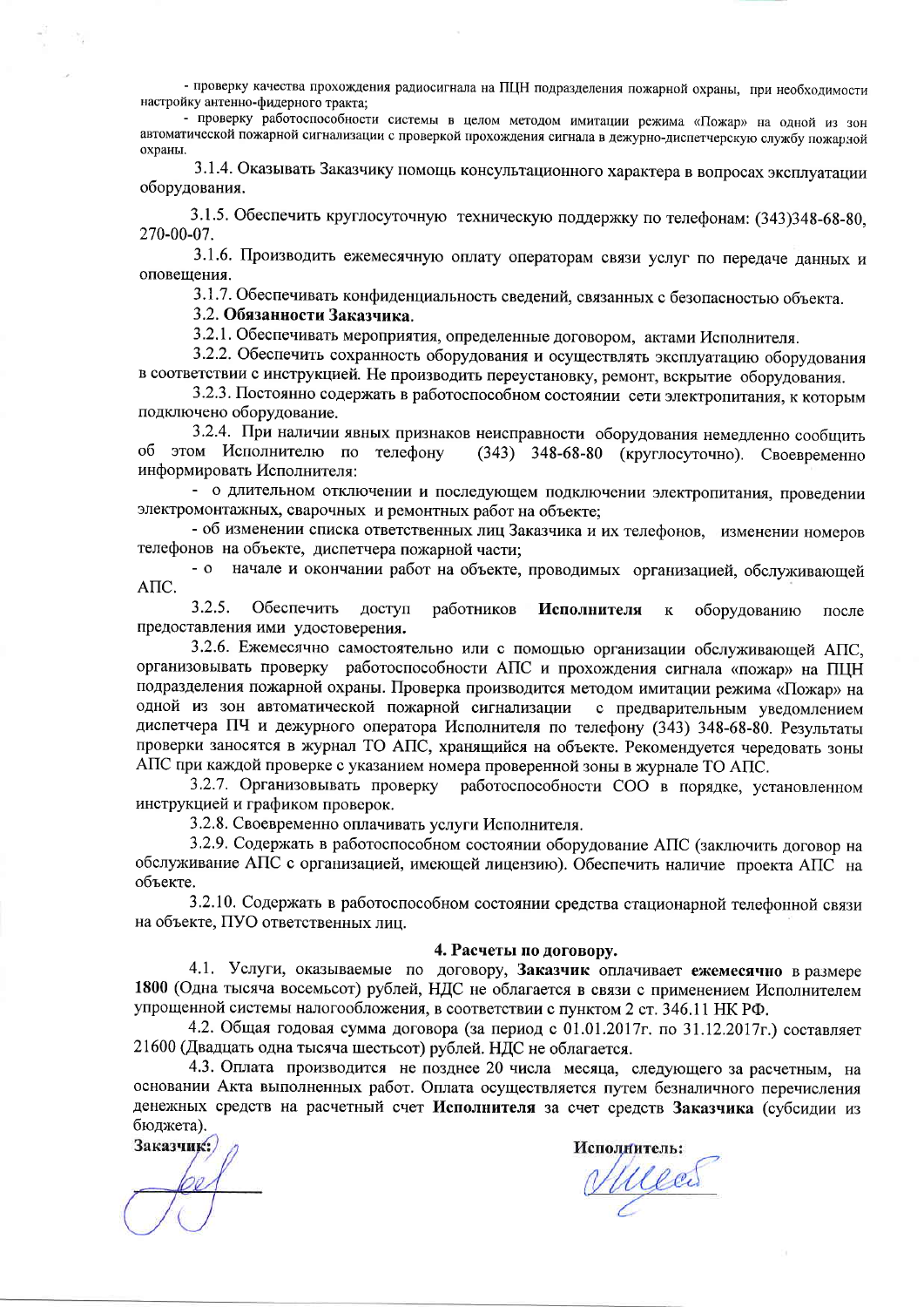4.4. В стоимость договора, предусмотренную п.4.1., не входят:

- замена аккумуляторных батарей, замена и ремонт вышедшего из строя оборудования с истекшим гарантийным сроком или установленного сторонними организациями;

- переустановка, демонтаж, монтаж оборудования, связанные с ремонтными работами на объекте, изменением назначения помешений и т.п.:

- восстановление и ремонт аппаратуры в случае повреждения ее не по вине Исполнителя (аварии инженерных сетей, стихийные бедствия, механические повреждения третьими лицами и т.п.).

# 5. Ответственность Исполнителя.

5.1. Ущерб, причиненный Заказчику в результате неисполнения, либо ненадлежащего исполнения настоящего договора, возмещается в размере документально подтвержденного ущерба, но не более общей годовой суммы по договору за данный объект, при условии выполнения Заказчиком требований п. 3.2.

5.2. Ответственность Исполнителя за нанесенный Заказчику материальный ущерб наступает в случае неисправности ОО ПАК ОКО по вине Исполнителя. Работоспособность (исправность) ОО ПАК ОКО определяется сигналами, поступившими на ПЦН Исполнителя за последние сутки перед датой причинения ущерба, и контрольной проверкой ОО ПАК ОКО в присутствии представителей Заказчика и Исполнителя с составлением соответствующего акта проверки работоспособности.

5.3. Исполнитель освобождается от материальной ответственности в следующих случаях:

5.3.1. При непоступлении сигнала о срабатывании АПС на ОО ПАК ОКО.

5.3.2. При механическом повреждении оборудования.

5.3.3. При отключении электросети и выходе в связи с этим из строя резервного источника электропитания.

5.3.4. За причинение ущерба в период времени, когда объект был снят с мониторинга по заявке Заказчика.

5.3.5. Если Исполнитель не мог выполнить свои обязательства вследствие нарушения Заказчиком своих обязанностей.

#### 6. Ответственность Заказчика.

6.1. В случае нарушения Заказчиком условий оплаты, согласно разделу 4, (а также невыполнения предписаний) Исполнитель вправе расторгнуть договор в одностороннем порядке. уведомив Заказчика не менее, чем за 10 рабочих дней. Исполнитель считается выполнившим обязанность по уведомлению Заказчика надлежащим образом при вручении письма представителю Заказчика либо при направлении заказного письма по адресу, указанному в п. 9.1.

6.2. При расторжении договора Заказчик обязан обеспечить доступ Исполнителя на объект для отключения оборудования.

#### 7. Дополнительные условия.

7.1. Договор заключается в двух экземплярах, имеющих равную юридическую силу.

7.2. Дополнения и изменения к договору, инструкции, предписания и акты Исполнителя составляются в письменной форме, являются неотъемлемой частью договора и имеют равную с ним юридическую силу.

7.3. Заказчик вправе отказаться от исполнения договора возмездного оказания услуг или приостановить действие договора письменным уведомлением при условии оплаты Исполнителю фактически понесенных расходов.

7.4. Споры, возникающие между Сторонами, разрешаются путем переговоров. В случае невозможности решить спор путем переговоров Стороны передают его на рассмотрение в Арбитражный суд Свердловской области. Соблюдение претензионного порядка обязательно для обеих сторон. Срок рассмотрения претензии - 15 дней.

### 8. Срок действия договора.

8.1. Настоящий договор вступает в силу с момента подписания его Сторонами, распространяет свое действие на отношения сторон, возникшие с 01.01.2017г., и действует по 31.12.2017г., а в части оплаты - до полного исполнения обязательства.

Заказчика

Mes